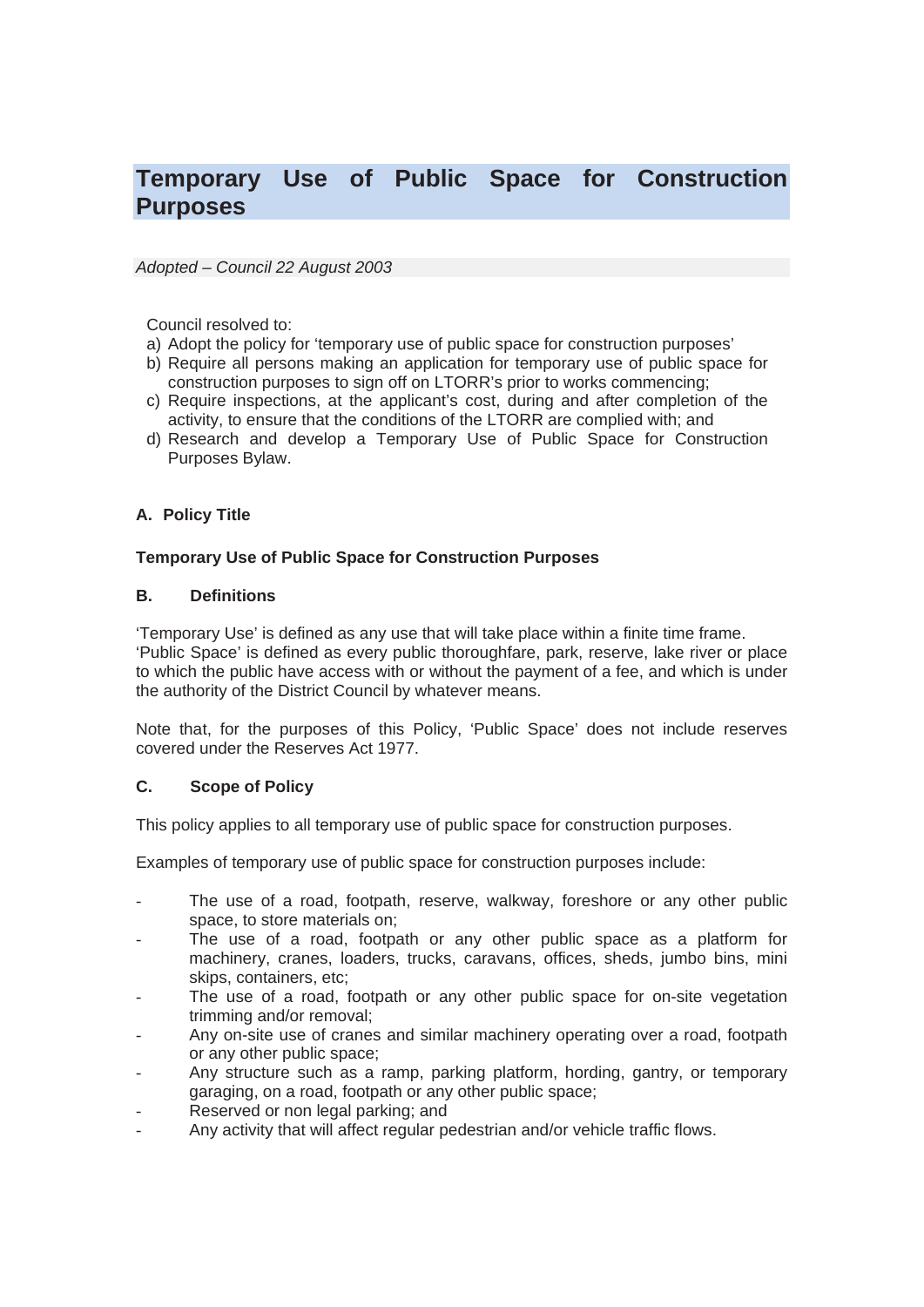# **D. Matters to be Considered when Addressing Applications**

Consent for the temporary use of public space for construction purposes shall only be granted where no other alternative for undertaking the proposed activity exists. Developers must plan and implement their development on the basis that they must contain all effects of the development within their site.

Prior to any applications for the temporary use of public space for construction purposes being granted or declined, the following issues shall be considered by the Council:

- Potential adverse effects on the safety of pedestrians;
- Potential adverse effects on traffic flows;
- Potential adverse effects on visual amenity values of the surrounding area;
- Potential damage to public estate:
- Hours of operation and noise, and the potential adverse effects on surrounding amenity values;
- Potential adverse effects on adjoining landowners and users;
- Potential degradation of the immediate and local environment in the long term;
- Potential disturbance of community events and activities; and
- Potential loss of income associated with parking and/or any other economic cost to the Council and community.

Prior to any applications for the temporary use of public space for construction purposes being granted or declined, the Council shall consider whether the proposal shall have any benefit to the wider community, eg enhancement of amenity values associated with the public space in question, or the wider benefits to be gained from allowing construction from an off site location, and the relative safety of development on site versus construction from adjoining public space.

## **E. Objective of the Policy**

It is the objective of this policy to ensure that;

- 1. All those issues listed above are addressed prior to any consent for temporary use of public space for construction purposes being granted.
- 2. That any temporary use of public space for construction purposes does not result in adverse affects that are more than minor.
- 3. That there is public benefit to the wider community associated with the temporary use of public space for construction purposes.

## **F. Dispensations**

All activities described in this policy will be required to comply with the standards set out in it. The following activities shall however be exempt from the requirement to obtain an LTORR (provided that they are not appended to any other activity subject to this Policy):

- 1. Parking of light motor vehicles (less than 3000kg) within legal parking areas for extended periods of time, provided that, where necessary, Council's authorisation has been obtained;
- 2. The use of legal access by light motor vehicles;
- 3. Passage for persons, goods and materials, provided that all goods and materials shall be carried by hand;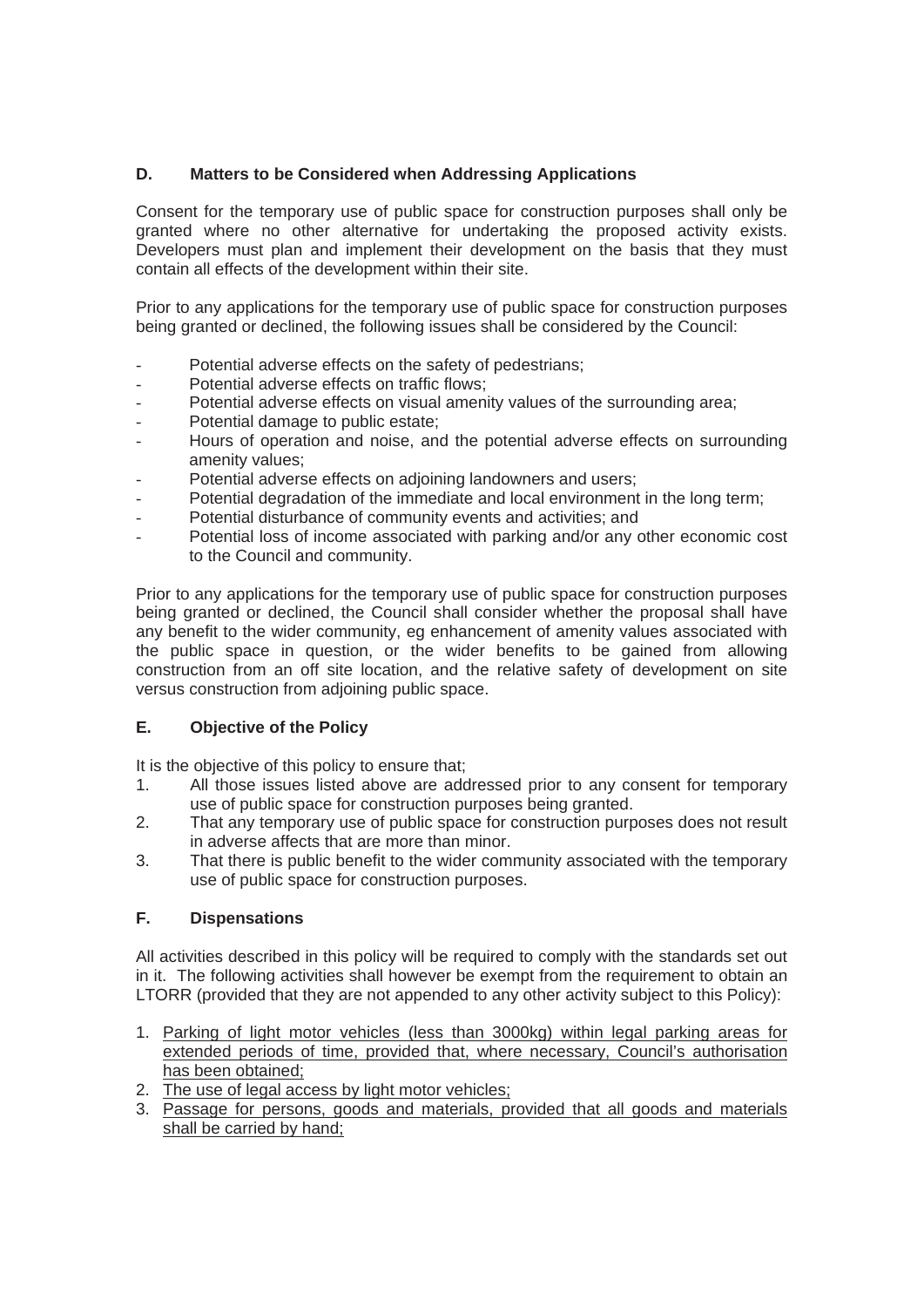- 4. The erection and/or removal of signs, lighting and similar appendages from buildings, provided that the activity does not continue for longer than three hours and does not cause a disruption to pedestrian or traffic flows;
- 5. The removal of vegetation with handheld tools;
- 6. Council works (where the requirements to comply with these standards will be specified in contracts); and
- 7. Any other categories of works authorised as exempt by the Queenstown Lakes District Council's CEO (noting that a consistent approach must be taken to all applicants).

# **G. Mandatory Conditions**

All persons seeking permission for temporary use of public space for construction purposes will be required to comply with the following conditions:

- All activities must be undertaken in accordance with the Department of Labour's Occupational Safety and Health (OSH) Service's standards for the work environment;
- Where an activity has the potential to effect pedestrian and/or vehicle movement, a Traffic Management Plan, in accordance with Transit New Zealand's Code of Practice for Temporary Traffic management, must be prepared and implemented at the applicant's cost.
- A comprehensive safety plan must be prepared and implemented, at the applicant's cost, to ensure a safe environment is maintained around the subject site. That plan shall be independently audited at the applicant's expense.
- The applicant is liable for any damages and/or reinstatement of Council's or any other person's property that may arise from the proposed activity (ie reinstatement of footpaths, road markings etc). A bond may be taken for that purpose.
- Where no other public benefit to the wider community is offered by the applicant. compensation for use of the land shall be sought in accordance with the following formula:

To be determined (Example: Days of use x (rateable value of land/365) x  $1/10 =$ Applicable Fee)

## **H. Other Conditions**

Where appropriate, persons applying for the temporary use of public space for construction purposes may be required to meet conditions imposed by the Council. A list of conditions that may be applicable is attached to this Policy as Appendix A. (Application of conditions is to be determined on a case by case basis).

In addition to those conditions listed in Appendix A, the Council may apply any other conditions that it feels are necessary to achieve the objectives of this Policy.

Failure to comply with any condition will lead to cancellation of the licence.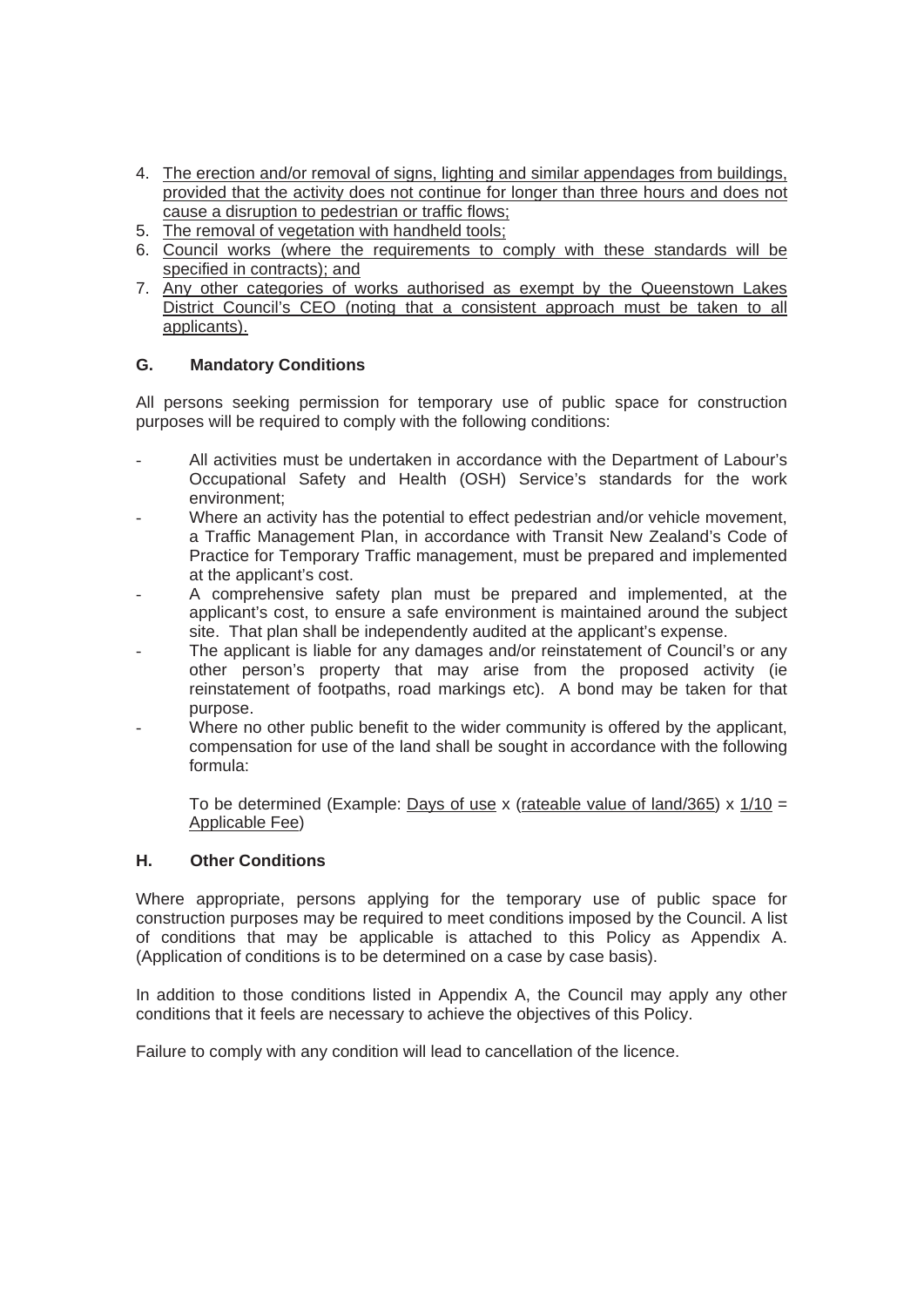## **I. Means for Addressing Matters**

In deciding whether to grant the applicant consent for temporary use of public space for construction purposes, the Council shall consider whether and to what extent the following objectives and/or initiatives have been undertaken by the applicant

## **General**

- 1. All traffic ways will be maintained firm and readily negotiable to traffic under all weather conditions.
- 2. Temporary paths and covered walkways must be adequately illuminated at night with artificial lighting installed to the appropriate levels.
- 3. Where a hazard is identified or arises from work carried out, all practicable steps must be taken to minimise, isolate and eliminate such a hazard.
- 4. Where a hazard exists, this must be clearly advertised with signs.
- 5. Work sites must be appropriately fenced and/or barricaded to prevent access to it by any unauthorised person.
- 6. Parking of plant and equipment must comply with all bylaws, traffic regulations and permanent or temporary restrictions. There shall be no unreasonable inconvenience to either vehicles or pedestrians.
- 7. No materials or equipment shall be stored in a public space without the approval of the Council.
- 8. No fires shall be lit on the subject site at any time.
- 9. No hazardous chemicals shall be stored or used on the site at anytime, without the prior written approval of the Council.
- 10. There shall be no drops, gaps or other openings in the ground, without first securing the site so as to prevent injury to any member of the public.

# **Public Transport**

- 11. In the event that the intended works affect access to bus stops or where pedestrians are affected getting to and from public transport, consultation with the passenger transport operator is required.
- 12. Temporary relocation of bus stops may be required.

# **Temporary Traffic Signals**

13. Temporary traffic or hazard signals shall be erected in accordance with Transit New Zealand's Code of Practice for Temporary Traffic management.

## **Normal Hours of Work**

- 14. Work must not be carried out on major carriageways during times of peak traffic flows.
- 15. No work shall be carried out an arterial road and the developer must make good any work in progress, during the following times of the year:
	- 24 December 6 January;
	- Easter break and week following;
	- July School Holidays;
	- Labour Weekend; and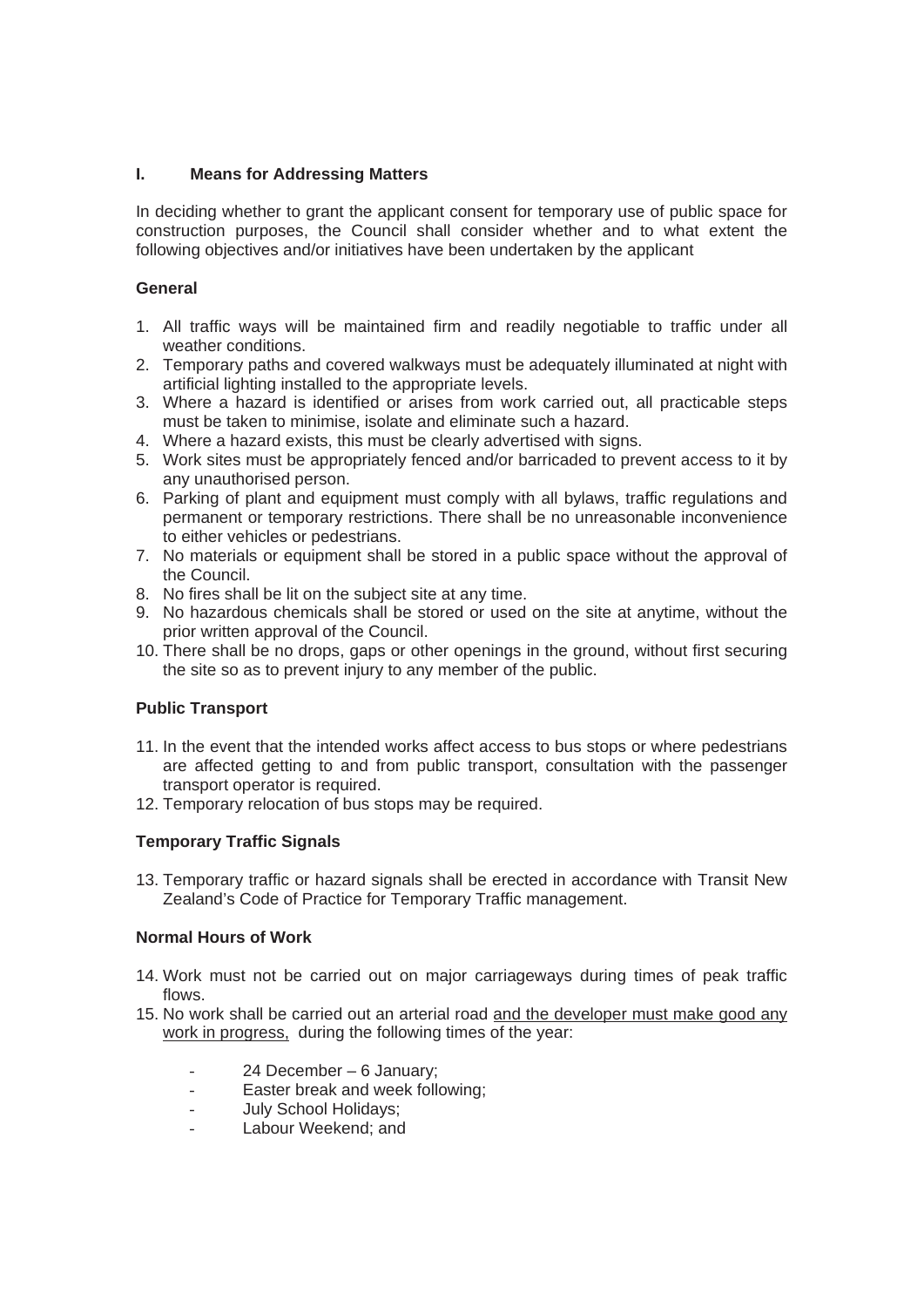- Queenstown Winter Festival week.

For the purposes of this Policy, arterial roads are deemed to include:

| Queenstown |                        | Wanaka |                          |
|------------|------------------------|--------|--------------------------|
|            | <b>Stanley Street</b>  |        | Ardmore Street           |
|            | <b>Shotover Street</b> |        | <b>Helwick Street</b>    |
|            | Lake Esplanade         |        | Dunmore Street           |
|            | <b>Camp Street</b>     |        | <b>Brownston Street</b>  |
|            | <b>Rees Street</b>     |        | <b>Dungarvon Street</b>  |
|            | The Mall               |        |                          |
|            | <b>Church Street</b>   |        | Arrowtown                |
|            | <b>Ballarat Street</b> |        |                          |
|            | <b>Beach Street</b>    |        | Ramshaw Lane             |
|            | <b>Athol Street</b>    |        | <b>Buckingham Street</b> |
|            | State Highway 6        |        | <b>Arrow Lane</b>        |

#### **Noise Control**

- 16. All works are to be carried out accordance with the requirements of NZS 6803:1999 and the Queenstown Lakes District Proposed District Plan provisions.
- 17. Hours of work are to be advised prior to works being undertaken. Except in exceptional circumstances, no work is permitted to take place at night (7pm to 8am).
- 18. In order to avoid unreasonable nuisance to nearby public, such as restaurants, cafes, shops, events, businesses, hospitals, and schools, the following measures to minimise nuisance shall be considered:
	- (a) Work shall only be carried out during specified hours;
	- (b) Periods of reduced noise during lunch time hours (11.30am to 1.30pm);
	- (c) Notification to persons that may potentially be adversely affected by noise, either by mail drop or public notice.

## **Parking**

- 19. Parking of vehicles on or around the site is restricted to construction vehicles needed for site works (and to the number of parks approved for this use).
- 20. Where parking meter or any other restricted parking areas are to be used for construction or traffic purposes they must be approved by the Council and any associated fees and/or compensation paid to the Council.
- 21. The applicant must address the impact on public parking associated with the proposed works.

#### **Access to Properties**

22. Vehicle and pedestrian access to all properties must be maintained at all times, unless the relevant property owner/occupier agrees to alternative arrangements.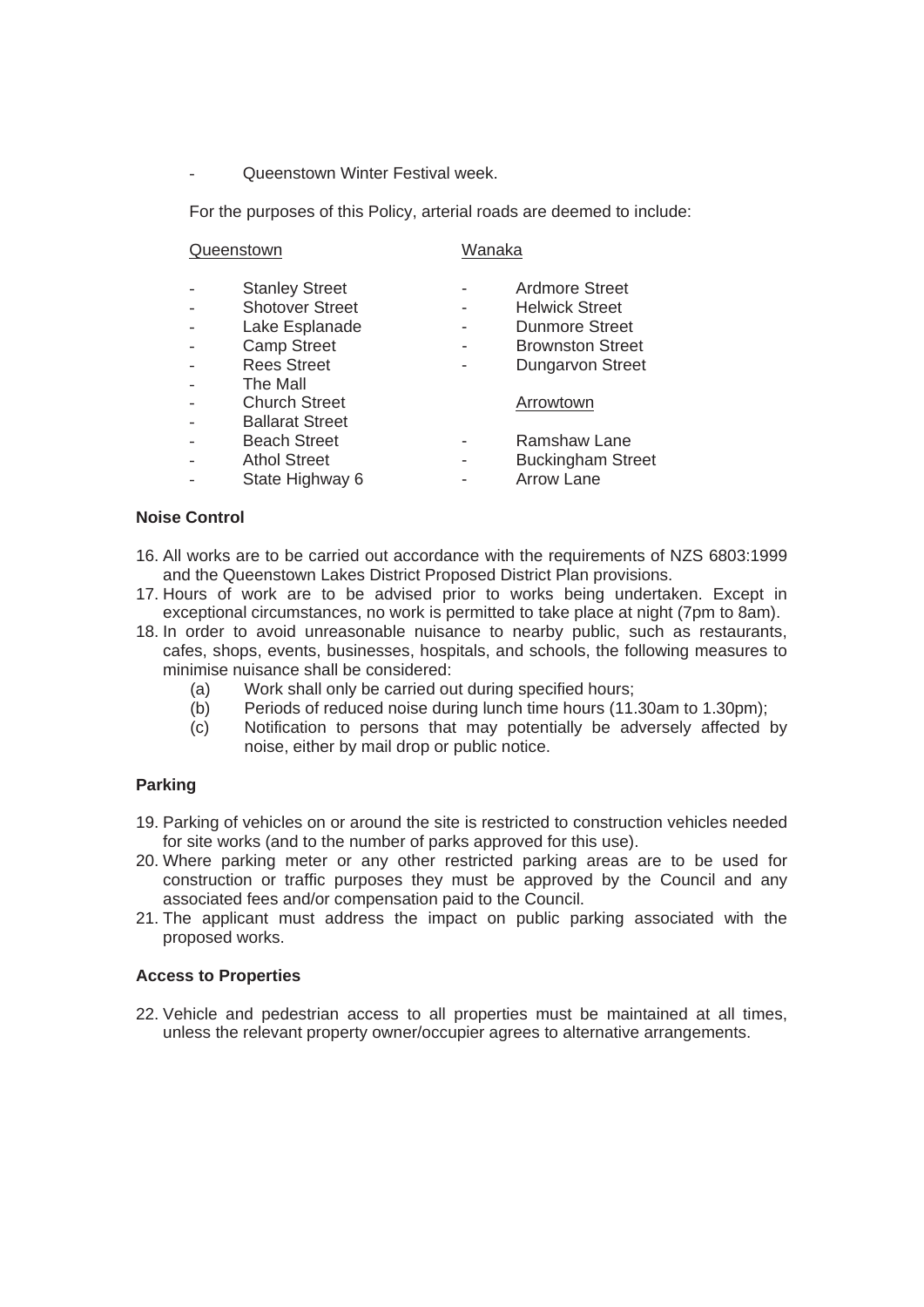## **Use of Temporary Steel Plates**

- 23. When using steel plates in conjunction with any construction works, the following conditions apply
	- (a) Steel plates must be skid resistant, secured, and cushioned with rubber matting to prevent rocking, moving and/or noise;
	- (b) 'Uneven surface' road works signs must be displayed;
	- (c) 'Slippery surface' warning signs must be displayed;
	- (d) Any ramps must be adequately secured to the surface and maintained for the duration of work; and
	- (e) Plates must not interfere with any drainage patterns.

#### **Information Signs**

- 24. Information signs are to be erected at the approaches to all proposed works.
- 25. Information signs must be erected at least one week prior to works commencing.
- 26. The following information shall be clearly shown on all information signs:
	- (a) Project Description;
	- (b) Contractor;
	- (c) Contact Details;
	- (d) Planned commencement and completion dates; and
	- (e) Any safety warning or alternative access arrangements.
- 27. Information signs shall be erected in such a way that they do not cause a nuisance to the public.

## **Work in Carriageways**

- 28. A minimum lane width of 3.6 metres is to be maintained on all arterial and collector roads.
- 29. Temporary walkways must be at least 1.2 metres wide and must not affect other minimum lane widths.
- 30. Where necessary, temporary walkways must be covered (ie in the form of a gantry) to prevent any overhead hazard causing nuisance or injury.

#### **Pedestrian Needs**

- 31. A safe pedestrian route must be maintained at all times on the same side of the road where any footpath is obstructed.
- 32. Where the proposed works are likely to restrict pedestrian access to shops or services, a temporary pedestrian ramp/bridge of suitable materials is to be provided.
- 33. If at any time materials are to be conveyed above a pedestrian walkway, then:
	- (a) A solid tunnel must be created to protect pedestrians; or
	- (b) Work staff must be available at either end of the pedestrian walkway to stop pedestrians and direct them to an alternative safe route.

#### **Traffic Management Equipment**

- 34. All equipment, signs, cones, barricading and fencing must be clearly visible at all times including during night time hours.
- 35. The contractors must ensure that all signs are suitably weighted to ensure that they remain in place during adverse weather conditions, and do not create a hazard.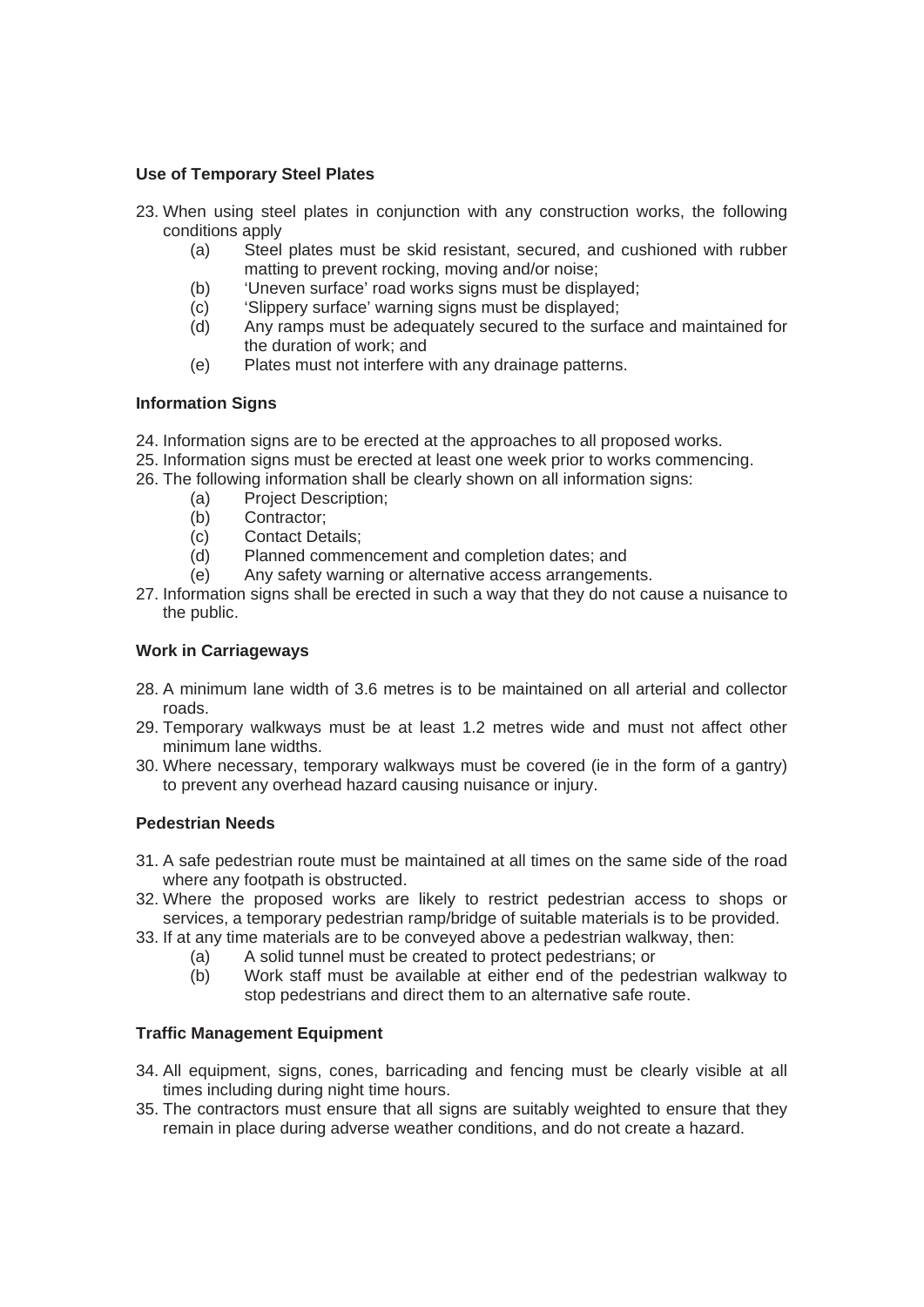36. All barricades and fencing are to be maintained in a stable and secure condition and ensure safe passage for all traffic including pedestrians.

## **Fencing and Gantries**

- 37. Fences shall be designed to:
	- (a) Fencing must be a minimum of 1.1 metres high
	- (b) Fence construction must be capable of sustaining, without failure or undue deflection, a force at any point of 70kg vertically and 45kg horizontally acting separately. An acceptable fence may be constructed with galvanised chainlink netting having a maximum sized grid of 50mm x 50mm.
	- (c) Have a secure supportive top and bottom rail;
	- (d) Have a bottom rail a maximum of 100mm above ground level;
	- (e) Be continuous around any hazard;
	- (f) Be clipped or joined together;
	- (g) Remain upright and stable under all expected conditions
	- (h) Be screened with wind cloth over chain mesh, where necessary; and
	- (i) Be free of sharp edges and objects.
- 38. Gantries shall be constructed in accordance with the above requirements for fences, and in addition, shall be designed to:
	- (a) Have an overhead clearance platform of at least 2.4m above the walkway surface;
	- (b) The clearance platform shall be constructed of either close-butted timber at least 50mm thick, or of steel plate having a minimum thickness of 5mm; and
	- (c) The clearance platform shall be sufficiently watertight to prevent water dripping on walkway users.

## **J. Responsibility**

CivicCorp shall be responsible for Licences and any other applications made under this Policy.

CivicCorp shall be responsible for Enforcement of this Policy.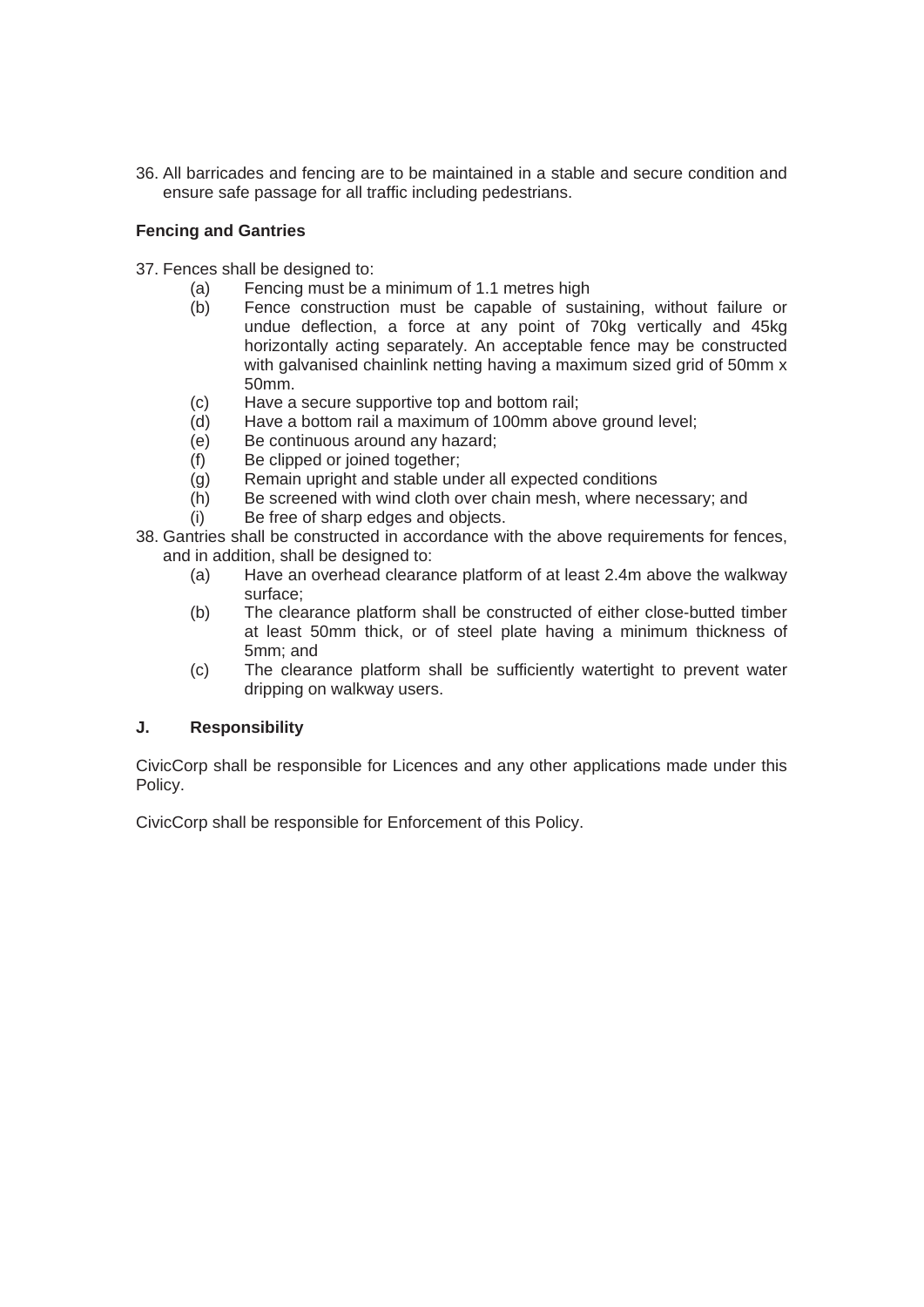#### **Queenstown Lakes District Council**

## **Temporary Use of Public Space for Construction Purposes Policy**

## **Appendix A – List of Applicable Conditions**

#### **Consideration of Others / Noise**

- A. *At least 5 days prior to any works commencing, the Applicant shall notify (by mail or public advertisement) any person/landowner/proprietor that may be potentially affected by the proposed works. (For the purposes of this condition, affected persons are considered to be any person working or residing within 100m of the subject site).*
- B. No work shall be carried out on an arterial road, and the developer must make good any work in progress, during the following times of the year:
	- 24 December 6 January;
	- Easter break and week following;
	- July School Holidays;
	- Labour Weekend; and
	- Queenstown Winter Festival week.

For the purposes of this Policy, arterial roads are deemed to include:

| Queenstown               |                        | Wanaka |                          |
|--------------------------|------------------------|--------|--------------------------|
|                          | <b>Stanley Street</b>  |        | Ardmore Street           |
|                          | <b>Shotover Street</b> |        | <b>Helwick Street</b>    |
| $\overline{\phantom{a}}$ | Lake Esplanade         |        | Dunmore Street           |
|                          | <b>Camp Street</b>     |        | <b>Brownston Street</b>  |
|                          | <b>Rees Street</b>     |        | <b>Dungarvon Street</b>  |
|                          | The Mall               |        |                          |
|                          | <b>Church Street</b>   |        | Arrowtown                |
|                          | <b>Ballarat Street</b> |        |                          |
|                          | <b>Beach Street</b>    |        | Ramshaw Lane             |
|                          | <b>Athol Street</b>    |        | <b>Buckingham Street</b> |
|                          | State Highway 6        |        | <b>Arrow Lane</b>        |
|                          |                        |        |                          |

- C. The Applicant is responsible for ensuring that only low noise activities are undertaken between the following day time hours: 11.30am and 1.30pm.
- D. The Applicant is responsible for ensuring that no work is undertaken between the following night time hours: 7pm and 8am.
- E. The Applicant is responsible for ensuring that no work is undertaken on arterial roads between the following peak traffic flow periods: 8am to 9am & 5pm to 6pm.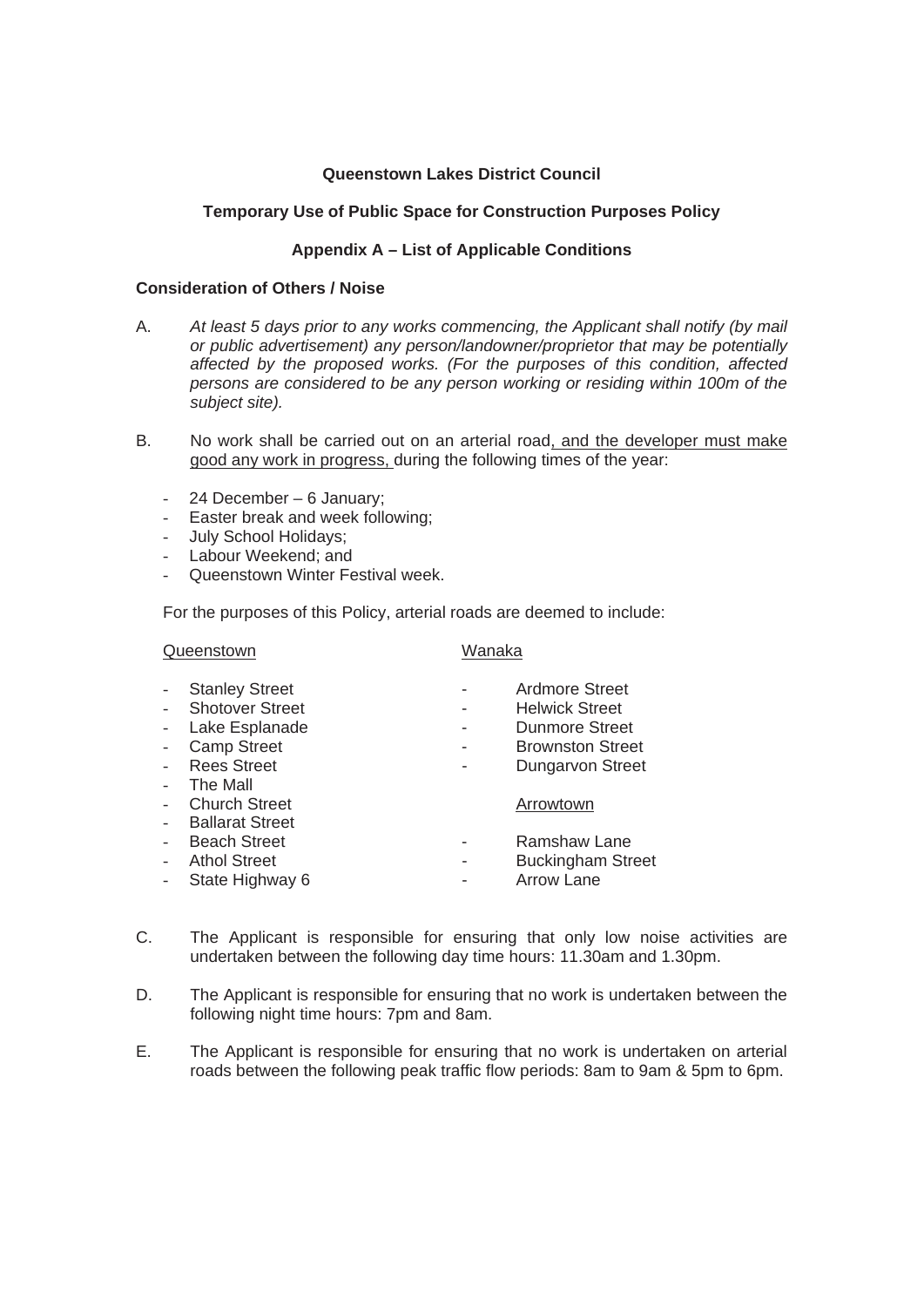- F. The Applicant is responsible for ensuring that all works are undertaken in accordance with the requirements of NZS 6803:1999 and the Queenstown Lakes District Proposed District Plan provisions.
- G. Either the Applicant or an agent of the Applicant must be contactable at all times in case of a dangerous or unacceptable situation occurring.

#### **Signs**

- H. The Applicant is responsible for ensuring that information signs are erected at all approaches to the proposed works at least one week prior to works commencing. Each sign shall contain the following information:
	- (a) Project Description;
	- (b) Contractor;
	- (c) Contact Details;
	- (d) Planned commencement and completion dates; and
	- (e) Any safety warning or alternative access arrangements.
- I. The Applicant is responsible for ensuring that information signs do not cause a nuisance to any person.

#### **Parking and Access**

- J. The Applicant is responsible for ensuring that legal right of access is maintained to all adjoining properties.
- K. The Applicant is responsible for ensuring that only vehicles directly associated with construction may be parked on land subject to the application for temporary use of public space.
- L. The Applicant is responsible for ensuring that all vehicles parked within the subject site display a permit.

#### **Use of Steel Plates**

- M. The Applicant is responsible for ensuring that:
	- (a) Steel plates are skid resistant, secured, and cushioned with rubber matting to prevent rocking, moving and/or noise;
	- (b) 'Uneven surface' road works signs are displayed;
	- (c) 'Slippery surface' warning signs are displayed;
	- (d) Any ramps must be adequately secured to the surface and maintained for the duration of work; and
	- (e) Plates must not interfere with any drainage patterns.

#### **Traffic Flow**

- N. The Applicant is responsible for ensuring the safe and efficient flow of traffic over the subject site.
- O. The Applicant is responsible for ensuring a minimum lane width of 3.6 metres is maintained on the carriageway at all time.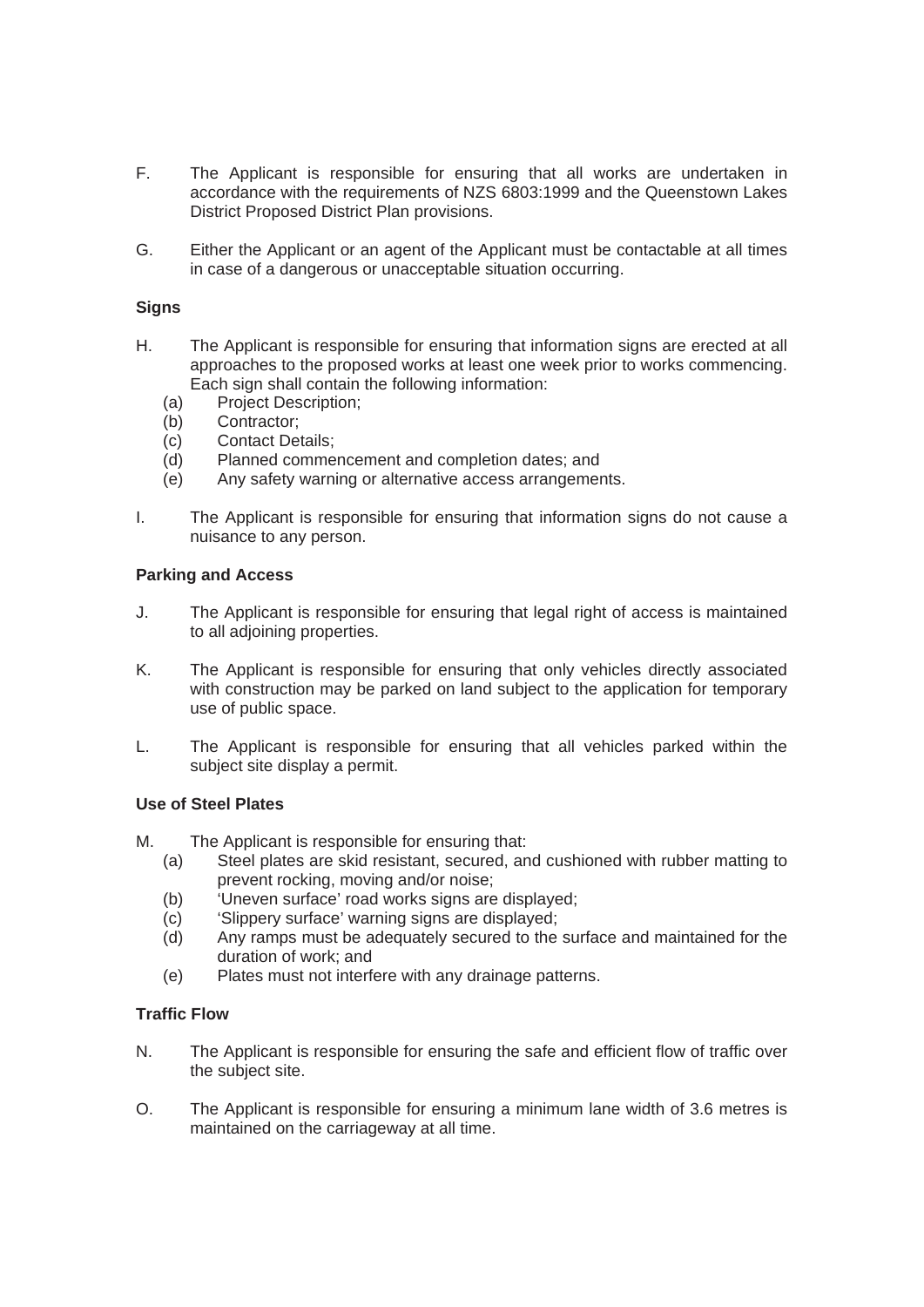- P. The Applicant is responsible for ensuring the subject site is in a safe and readily trafficable condition at the end of each day's work.
- Q. The Applicant is responsible for ensuring that there are no trucks or other large vehicles waiting on or adjacent to the subject site, in such a way that traffic flows are obstructed.
- R. The Applicant is responsible for ensuring that, where access to bus stops is affected or pedestrians are affected getting to and from public transport, consultation has been undertaken with the relevant transport operator prior to works commencing.
- S. Authorisation must be obtained from Transit New Zealand and presented to the Council prior to any works taking place.
- T. The Applicant is responsible for ensuring Temporary traffic and hazard signals are erected in accordance with Transit New Zealand's Code of Practice for Temporary Traffic Management.
- U. The Applicant is responsible for ensuring that vehicle movements do not damage Council infrastructure (eg curbs, channels, road surface).
- V. The Applicant is responsible for ensuring that no materials (eg concrete slabs, retainers) are dropped or impact on the subject site.

#### **Pedestrian Traffic**

- W. The Applicant is responsible for ensuring the safe and clear passage of pedestrian traffic around the subject site.
- X. The Applicant is responsible for ensuring that temporary pedestrian paths and gantries are adequately illuminated at night with artificial lighting at an appropriate height.
- Y. The Applicant is responsible for ensuring that a pedestrian walkway at least 1.2 metres wide is erected in accordance with the following specifications:
	- (a) Fencing must be a minimum of 1.1 metres high, except along the entire frontage of the site, where the height must be 2 metres;
	- (b) Fence construction must be capable of sustaining, without failure or undue deflection, a force at any point of 70kg vertically and 45kg horizontally acting separately. An acceptable fence may be constructed with galvanised chainlink netting having a maximum sized grid of 50mm x 50mm.
	- (c) Fencing must have a secure supportive top and bottom rail;
	- (d) Fencing must have a rail a maximum of 100mm above ground level;
	- (e) Fencing must be continuous around any hazard;
	- (f) Fencing must be clipped or joined together;
	- (g) Fencing must remain upright and stable under all expected conditions; and
	- (h) Fencing must be free of sharp edges and objects.
- Z. The Applicant is responsible for ensuring that a gantry at least 1.2 metres wide is erected in accordance with the following specifications: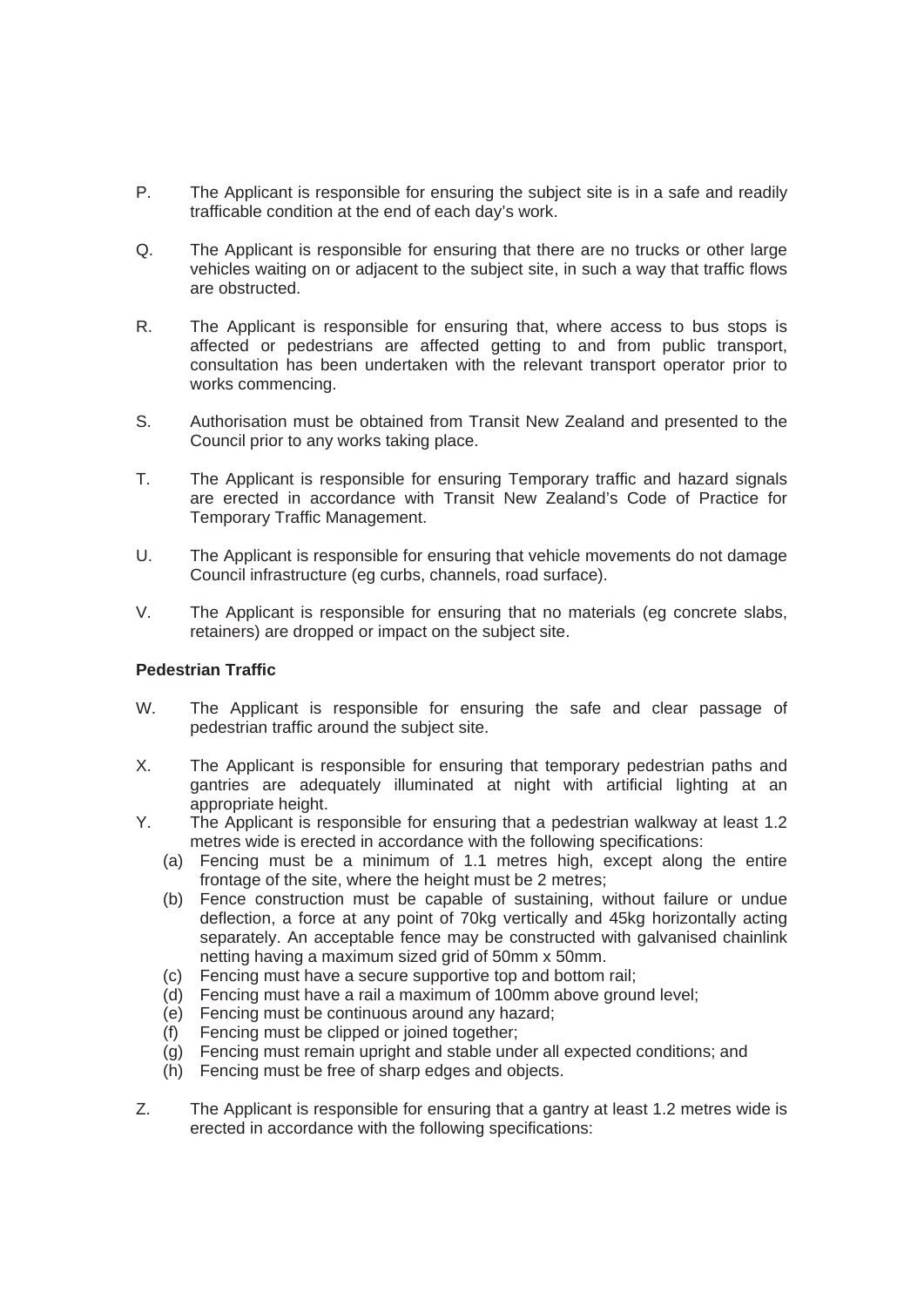- (a) Gantry construction must be capable of sustaining, without failure or undue deflection, a force at any point of 70kg vertically and 45kg horizontally acting separately. An acceptable fence may be constructed with galvanised chainlink netting having a maximum sized grid of 50mm x 50mm.
- (b) Fencing must have a secure supportive top and bottom rail;
- (c) Fencing must have a rail a maximum of 100mm above ground level;
- (d) Fencing must be continuous around any hazard;
- (e) Fencing must be clipped or joined together;
- (f) Fencing must remain upright and stable under all expected conditions; and
- (g) Fencing must be free of sharp edges and objects;
- (h) The gantry must have an overhead clearance platform of at least 2.4m above the walkway surface;
- (i) The gantry's clearance platform must constructed of either close-butted timber at least 50mm thick, or of steel plate having a minimum thickness of 5mm; and
- (j) The gantry's clearance platform shall be sufficiently watertight to prevent water dripping on walkway users.

#### **Utilities**

- AA. The Applicant is responsible for ensuring that consultation takes place with any utility operator who may be affected by the proposed works, prior to works commencing.
- BB. The Applicant is responsible for identifying all services affected by the proposed works.
- CC. The Applicant is responsible for ensuring that all service connections and minor works undertaken in retail/business areas are reinstated within 36 hours.

#### **Vibration and Dust**

- DD. The Applicant is responsible for ensuring that pro-active measures are taken to reduce vibration associated with the proposed activity.
- EE. The Applicant is responsible for ensuring that pro-active measures are taken to reduce dust associated with the proposed activity.

#### **Protection of Public Space from Damage**

- FF. The Applicant is responsible for ensuring no tracked vehicles are used on Council property.
- GG. The Applicant shall hold a current Public Liability Insurance Policy with a minimum cover of NZ\$2m (two million dollars) which includes a Local Authority Extension Clause.
- HH. The Applicant is responsible for ensuring that all Contractors engaged to work on behalf of the Applicant hold Public Liability Insurance Policy with a minimum cover of NZ\$2m (two million dollars).